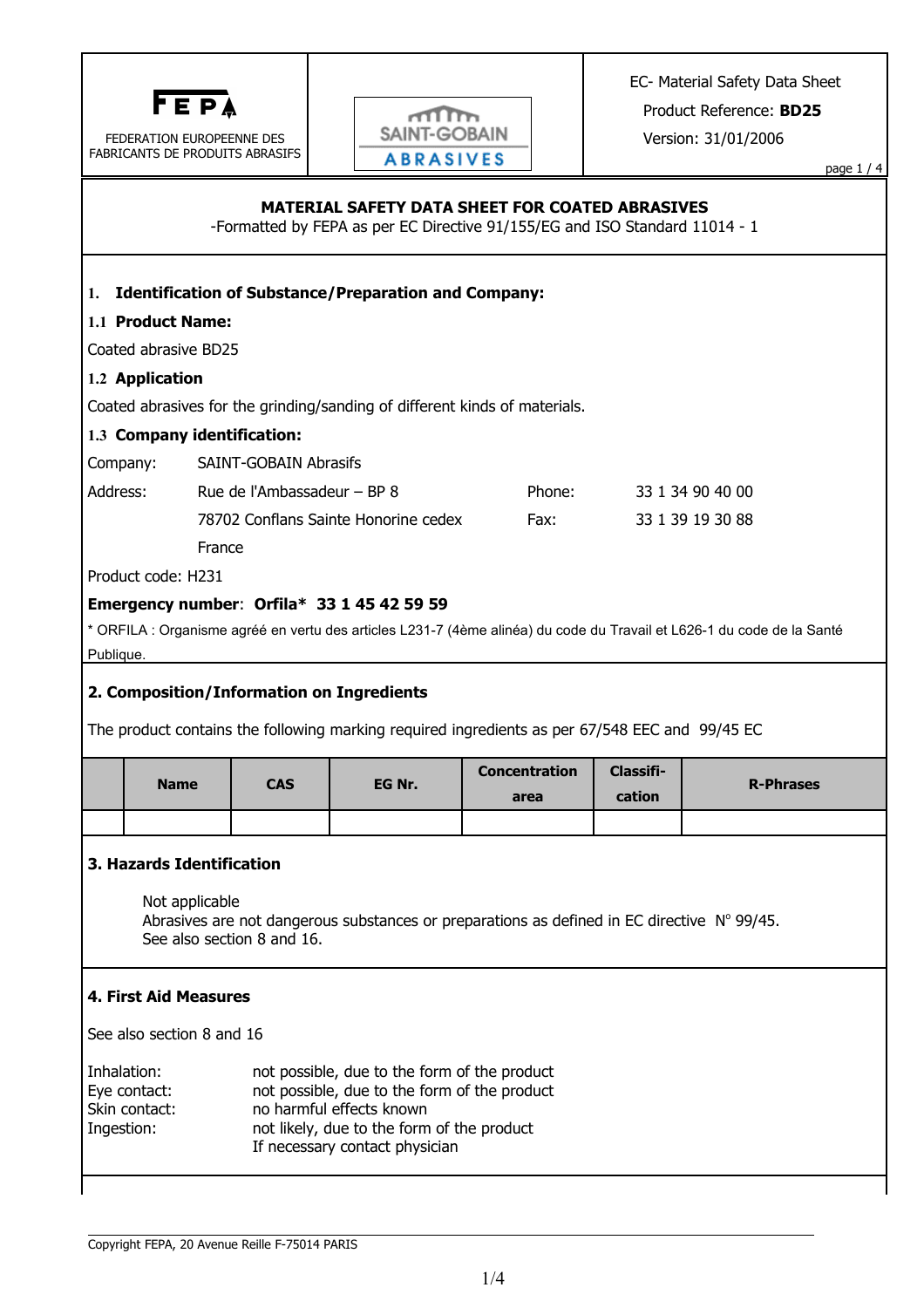

FEDERATION EUROPEENNE DES FABRICANTS DE PRODUITS ABRASIFS



page 2 / 4

## **5. Fire Fighting Measures**

Toxic fumes may occur. Use respiratory protective equipment.

Extinguishing Media: water, foam, sand, powder or  $CO<sub>2</sub>$  as appropriate for surrounding materials

## **6. Accidental release measures**

Not applicable.

## **7. Handling and Storage**

Follow instructions and the relevant national regulations. In addition, observe the safety recommendations of the manufacturer. The following rules are to be observed: Must be in dry frost - free condition Must avoid wide variations in temperature Must avoid very hot, very cold or wet surfaces. Where suitable, use the original packaging to protect the product during storage.

## **8. Exposure Controls / Personal Protection**

8.1. Exposure Limits

Keep limits of the following components under surveillance (Observe the regional official regulations for dust)

| <b>Name</b> | <b>CAS</b> | EG Nr. | <b>Concentration limits</b><br>(daily average value) |
|-------------|------------|--------|------------------------------------------------------|
|             |            |        |                                                      |
|             |            |        |                                                      |
|             |            |        |                                                      |
|             |            |        |                                                      |

Note: Hazardous dust of workpiece material may be generated while grinding and sanding operations.

8.2. Exposure control and limitation

- 8.2.1. Exposure control and limitation at the work environment Heed the regional official regulations for dust
- 8.2.1.1. Respiratory protection: Use respiratory equipment

(type depends on specific application and material being ground)

- 8.2.1.2. Hand protection: Wear protective gloves (type depends on specific application and material being ground)
- 8.2.1.3. Eye protection: Wear protective hats, goggles or face shield
- (type depends on specific application and material being ground) 8.2.1.4. Ears protection: Use ear protection (type depends on specific application and material being ground) 8.2.1.5. Body protection: Use protective clothing (type depends on specific application and material being ground)

# **9. Physical and Chemical Properties**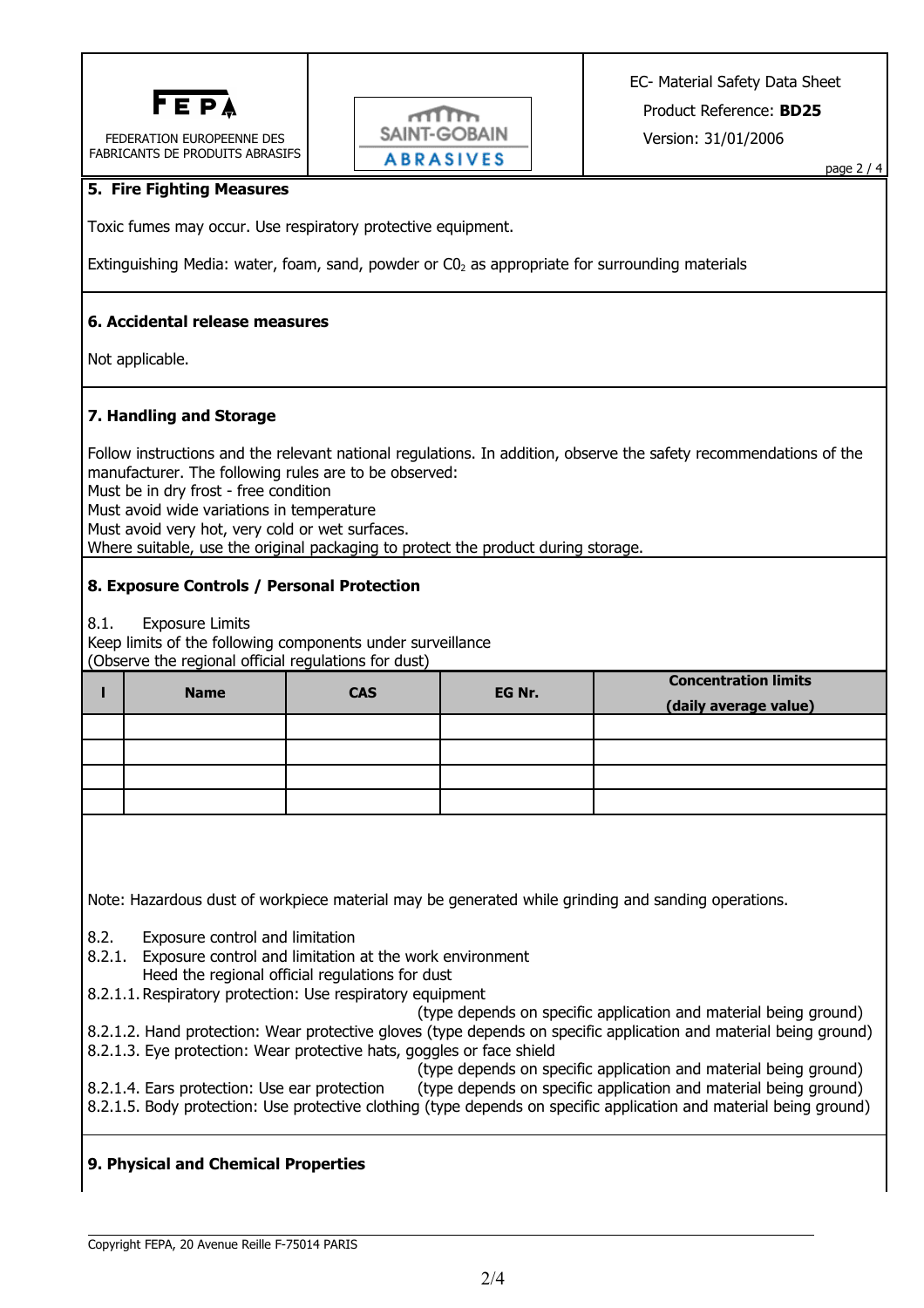